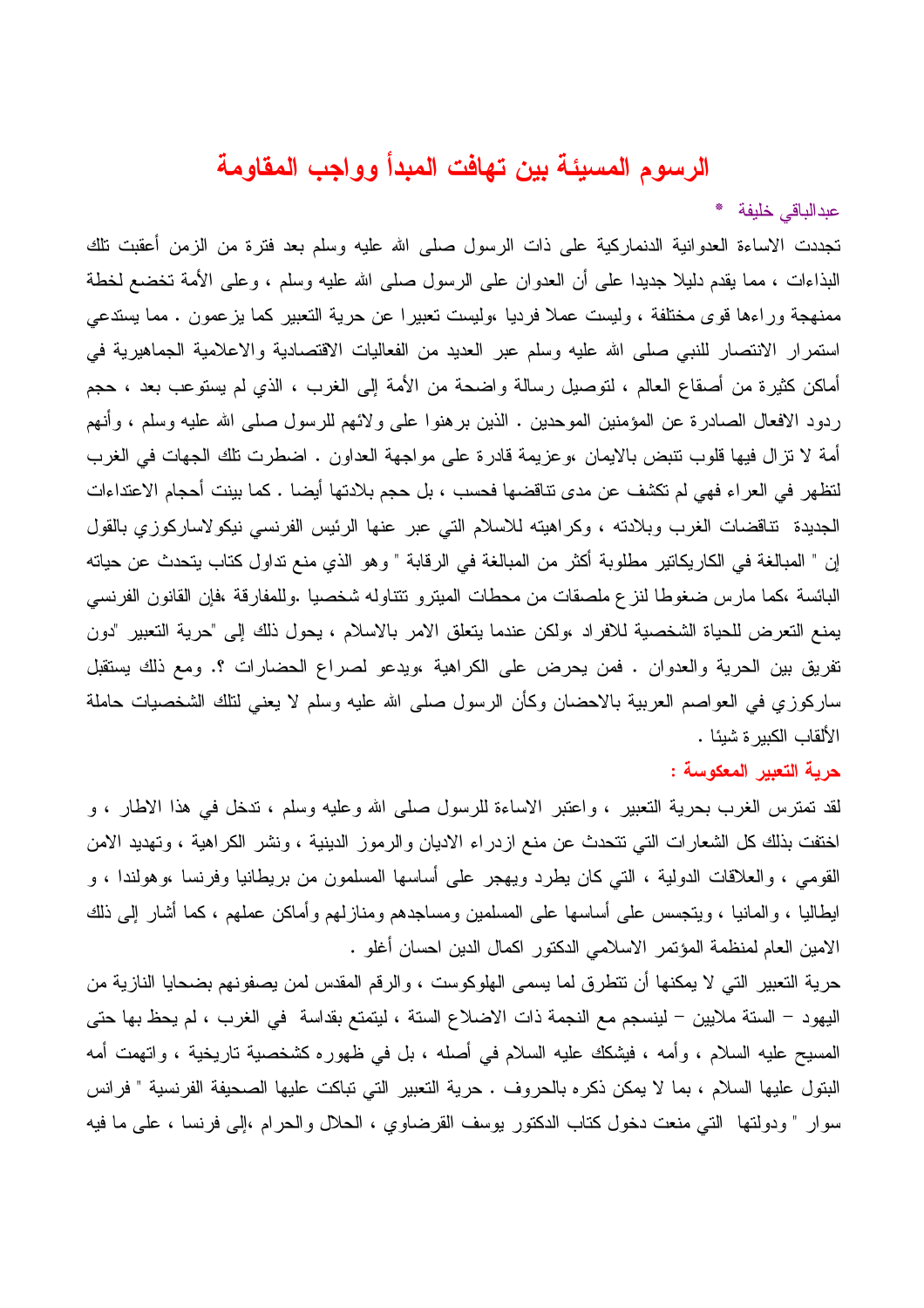من نيسير ،بنهم واهية ، لا أصل لها . ومنع الحجاب في المدارس بحجة حماية الهوية الفرنسية . وقبل ذلك منعت فرنسا طباعة وبيع كتاب ، برونوكولات حكماء صهيون ، ونِّمت ملاحقة المفكر روجيه غارودي قضائيا بسبب كتابه " الاساطير المؤسسة للصهيونية " .وفي بريطانيا وعلى إثر نشر إحدى الصحف ، تفاصيل مخطط ضرب قناة الجزيرة القطرية ، صدر قرار بمنع النشر ، وهددت الصحيفة بالملاحقة القضائية ، فأين حرية التعبير . وفي نهاية العام الماضي ،تم سحب لوحات فنية من فيينا نصور ،كل من الرئيس الاميركي جورج بوش ، والملكة اليزابيت ،ونوني بليروالرئيس الفرنسي ،من معرض كبير ، واعتبر ذلك اسفافا وانحطاطا للفن . واختفت حرية النعبير كالعادة . وحوكم مسلم ايطالبي بثمانية أشهر سجنا ، لانه انهم بالقاء الصليب المعلق فوق سرير أمه باحدى المستشفيات ، واعتبر ذلك ازدراءا للاديان ، ودعوة للكراهية ، فلماذا يستكثر على المسلمين الاحتاج على السفاهات الدنماركية ، ومن سينخرط في هذه الحرب الجاهلية الجديدة ضد الاسلام ونبيه الكريم صلى الله عليه و سلم . كما تم سحب دمية من الاسواق تسخر من بابا الفاتيكان ،بعد اتهامه بالنزية ونقول الدمية " الآب والابن و الرايخ الثالث " بل أن الـهالك الذي قام بنشر الصور المسيئة اعترف بأنه يستطيع تصوير موسى وعيسى ولكنه لا بستطيع نصوبر شارون .

## مقارنات خاطئة :

لقد نساءل الكثير من الغرببيين ، عما إذا كانت الصور التي يحتج عليها المسلمون ، أكثر إيذاءا ً من مشاهد القتل في العراق ،ولا يعلمون أن النبي صلى الله عليه وسلم ، أغلـي عندهم من العالم بأسره ، رغم أن مشاهد القتل في العراق وفلسطين والشيشان وكشمير ندمي قلوبهم . وهم ليسوا مثل النصارى الذين صمتوا صمت القبور على الاهانات التي وجهت عبر السنين الماضية للمسيح عليه السلام ، وأمه البنول ،وللكنائس في القدس وغيرها ، دون أن يحركوا ساكنا ،فإذا لم نكن لديهم الغيرة على دينهم ، كغيرة الرئيس الفرنسي الأسبق جاك شيراك على علمانيته ، عندما رفض القبول بالحجاب ، وهو شكل من اشكال التعبير ، فلماذا بلوموننا لاننا عبرنا عن غيرننا على الرسول صلى الله عليه و سلم ، و نلك وقاحة و بلاهة منهم ، غير مسبوقة .

ويجدر بنا القول ، أن الاعتداءات التي تعرض لها السيد المسيح عليه السلام وأمه ، وسكوت المسيحيين عليها ، وكذلك المسلمين الذين يعتقدون بحق ،أنهم أولىي بالمسيح عليه وعلىي نبينا أفضل الصلاة وأزكى التسليم ، كانت مقدمة لتمادي الجاهلية الغربية ،رغم أن الكثير من المسيحيين وللأسف ،وجدوا في النطاول على الرسول صلى الله عليه وسلم ،فرصة للتعبير عن أحقادهم ،ومن بينهم قساوسة ،رددوا ببغائية ،السؤال ،عما إذا كانت الرسوم المشينة في الصحف الغربية ،أكثر ايذاءا من مشاهد القتل .والجواب نعم بالتأكيد ، مصداقا لقول الصحابي الجليل خبيب ابن عدي رضـي الله عنه للجاهلية الاولـى ،عندما سألته قبل قتله ، أتود أن يكون محمدا مكانك فأجاب "و الله ما وددت أن يصـاب رسول الله صلـى الله عليه وسلم بشوكـة وأنـا فـى بيتـى " فقالوا ، والله مـا رأينـا أحدا يحب أحدا كحب أصحاب محمد محمدا ، صلى الله عليه وسلم .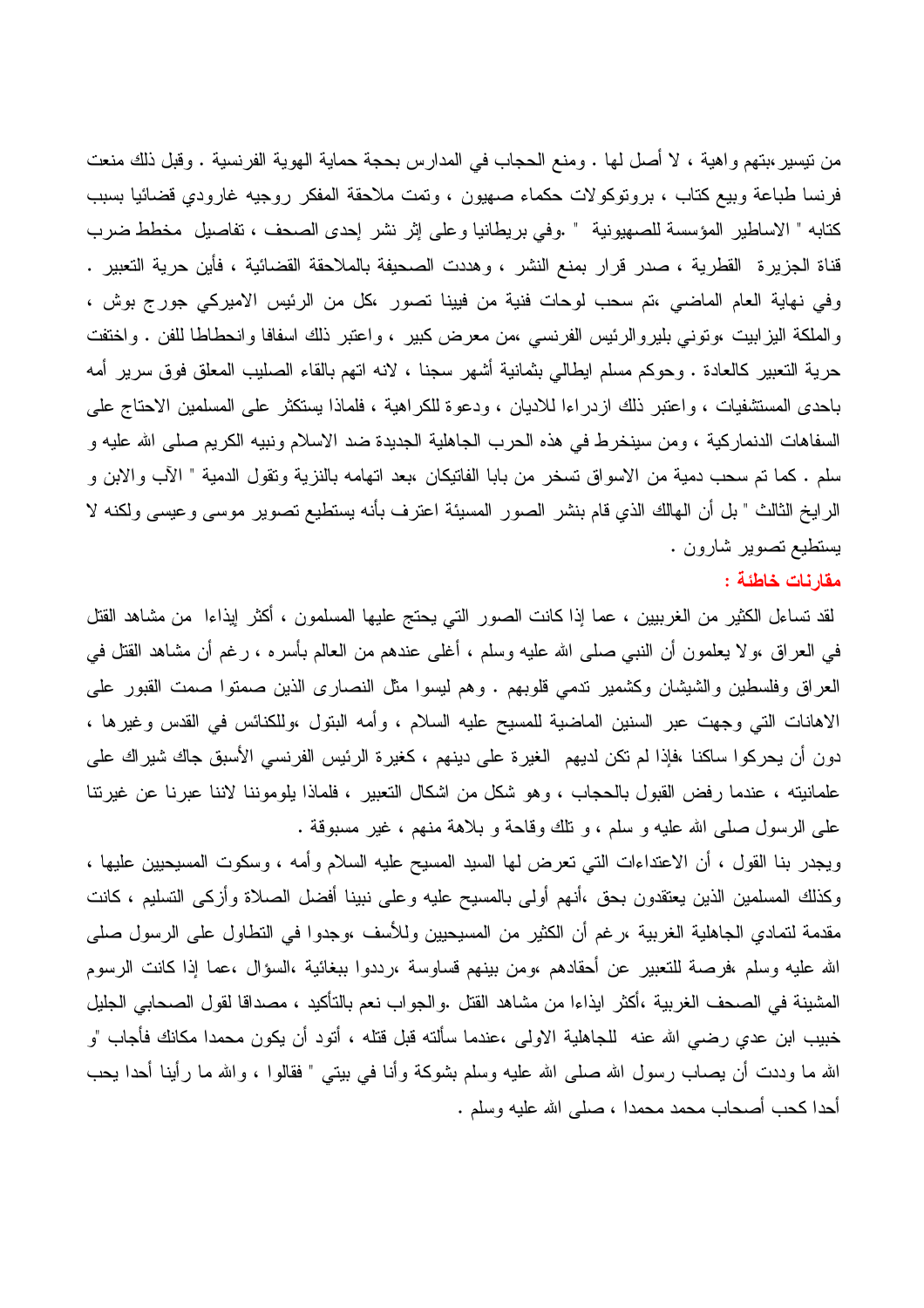لقد نهاوت علة حرية التعبير ،والأمثال التي يضربها الذين لا يعقلون ، فأتباع محمد صلى الله عليه وسلم ، ليسوا من أولئك الذين قالوا لنبيهم ، " اذهب أنت وربك فقاتلا إنا هاهنا قاعدون "و لا من أولئك الذين أنكروا معرفتهم للمسيح عليه السلام ،عندما تعرضوا للابتلاء ، بل من الذين قالوا ، كلنا فداك يا رسول الله . أو كما قال مفتى كرواتيا الشيخ شوقي عمر باشيتش ،في خطبة الجمعة بزغرب "حرية النعبير لا نعني العدوان على الآخرين ، والسخرية من الاسلام ونبيه ، وإذا كان بعض أصحاب الديانات الاخرى استكانوا ، واستسلموا لمن يسخر بهم و بدينهم ، فإن المسلمين ، نهون لديهم الحياة ، وكل شئ ، ولكن دينهم لا يهون عليهم " .

<mark>فلول الردة</mark> : لم يخل المشهد من الجرذان الفكرية التي نطل بأقلامها المسمومة ،عبر صفحات الجرائد وشاشات النلفزيون ،ومواقع الانترنت التي تمول بأموال المسلمين ،وكعادتها في نتكرها للامة وشرفها ، ودينها وحضارتها ، وكينونتها ، ومواصلة أداء دور الطابور الخامس ، داخل صفوفها ، انهالت نقدا وتجريحا للغيورين على دينهم ، ومعتبرة ذلك غوغائية ، بل انهمت المستنكرين لتلك الرسوم ، بأنهم " يبرئون شكوكهم المكبونة " . وهم كبعض الغرببيين تماما ، مات لديهم الاحساس بمعنى الدين ، ومعنى العقيدة ، ولا يعظمون شعائر الله ، ورسله ودينهم . فالمسلمون لا يعتقدون أن نلك الرسوم " ستلحق دمارا شاملا بالاسلام " ،كما ذهب إلى ذلك بعض المنبتين ، فالاسلام حفظه الله ، ومر بموجات كثيرة من العدوان خرج من جميعها منتصرا ، ولكن حتى لا يتمادى السفهاء في غيهم ، بعد عملية جس النبض الأخيرة عبر وسائل الاعلام ،وحتى يعبروا عن حبهم للنبي صلى الله عليه وسلَّم ، وتَجديد البيعة للرسول صلَّى الله عليه وسلَّم . وابراءا للذمة و انكار المنكر و أي منكر ؟!!!.

لقد وصف أحد الهالكين موقف الامة من جاكرتا إلى المغرب ، بأنه " ردود غوغائية نطالب بإعادة بوليس الفكر ،ومحاكم التفتيش "وتساءل "أليست المطالبة بمحاكمة الصحافيين ارهابا فكريا " ،وكأن حرية التعبير ،والسخرية من النبي صلَّى الله عليه وسلَّم ،سيان ،وسنوان لا يفترقان . وهو ومن علي شاكلته لم يرنقوا حتى لما قاله بعض الغرببيين سياسيين ومثقفين وغيرهم ، من الذين عبروا عن استيائهم من الرسوم واعتبروها غير لائقة . المواقف الايجابية :

لقد عبرت الامة يوم الجمعة ٢٢ فبراير ٢٠٠٨ م وقبل ذلك ، رغم الحاجة للمزيد من الزخم الجماهيري و الاعلامي ،عن حبها للرسول صلى الله عليه وسلم ،وسرت الحياة في الكثير من الانفس الغافلة ، وشحنت المسيرة الاسلامية في الشرق والغرب ، بنيار الولاء والايمان ، وعاد للمساجد الكثير ممن لم يدخلوا في حياتهم ، بينا من بيوت الله ، وارندت الحجاب من كانت ناركة له ، وأعلن الانتماء للاسلام وحركاته المناضلة من كان يعيبها ولا يأبه لذلك . بل دخل في الاسلام من الدنماركيين الكثير حتى أن عدد المسلمين ارتفع ثلاث مر ات في الدنمارك لوحدها . لقد حقق الاسلام نصرًا جديدًا ، وانقلب الحزن استعلاءًا على الجاهلية ، وتحديا لها . وعقدت في العديد من الفضائيات ندوات عن كيفية مواجهة الهجمة الشرسة التي يتعرض لها الرسول صلى الله عليه وسلم ، والمسلمون في الغرب . ونشكبت العديد من اللجان المخصصة للدفاع عن الرسول صلى الله عليه وسلم . وارتفعت أصوات من داخل المنظومة العربية الرسمية ،على غير العادة ، بمطالبة الامم المتحدة إصدار قرار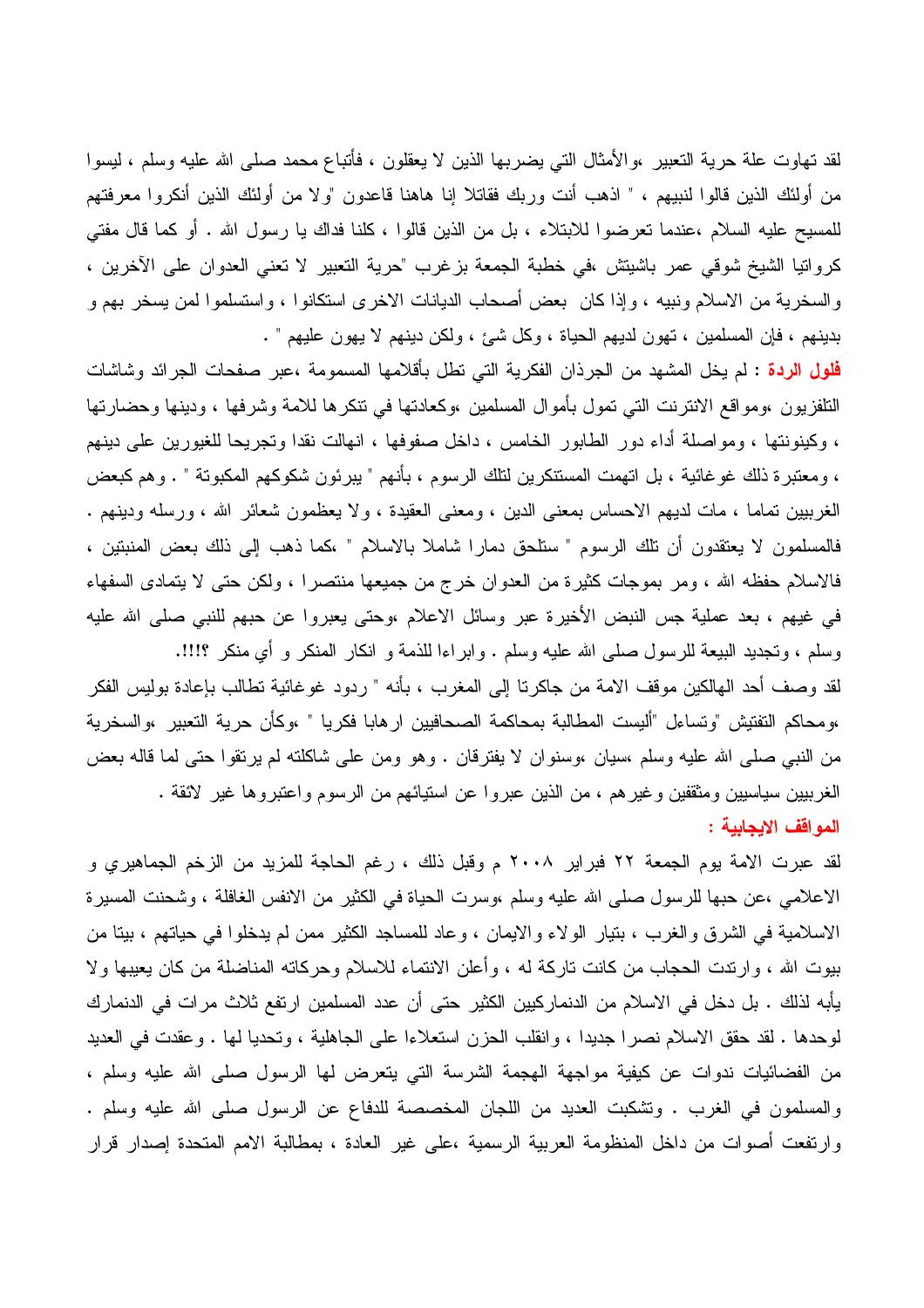بمنع الاعتداء على الرموز الدينية . واستدعت مصر سفير الدانمارك للاحتجاج على إعادة نشر الصور المسيئة .وقدمت مقترحات لانشاء فضائيات ناطقة باللغات الغربية ، للتعريف بالرسول صلبي الله عليه وسلم ، كما أعلن الشيخ عبد المجيد الزنداني مؤخرا .واعتبرت تلك الاعتداءات فرصة لتجديد البيعة للرسول عليه الصلاة و السلام ، والدعوة لاقامة حوارات وندوات حول الاسلام في الغرب . وأظهرت المقاطعة الاقتصادية السابقة ، أن الذي ( نألم و نأذى ) ليس المسلمون ، وإنما نجارة الغرب ، واقتصاد الغرب ،حتى بدأت الشركات الدانماركية نتوسل لحكومة كوبنهاغن ، لتقديم اعتذار للمسلمين ، بعدما ارتفعت خسائرها إلى مليوني بورو بوميا . واعلنت شركة ماركلا في ٢٧ فبراير نها سرحت ٣٠ في المائة من عمالها بسبب المقاطعة الاسلامية .وعبر رئيس تحرير الجريدة سيئة الذكر في الدنمارك ، في وقت سابق عن ألمه ،واحساسه بالعار ،لأن المسلمين انتصروا على حد تعبيره ،مما دفعه لاعادة نشر الصور . وقال مدير تحرير صحيفة ، فرانس سوار ، إن الغرببين بركعون للاسلام . وتحولت تلك الرسوم التي هدفت الجهات التي تقف وراءها ، إلى تأزيم الموقف بين الغرب ،ولا سيما أوربا ،والعالم الاسلامي ، ومنع انتشار الاسلام في العالم ، إلى نصر للاسلام والمسلمين ، بعد ردود الافعال من قبل عدد من الشخصيات من بينهم الرئيس الاميركي الاسبق بيل كلينتون ، الذي عبر عن خشيته من تحول ما وصفه بالعداء للسامية ، لعداء للاسلام . بينما أظهرت نلك الاساءات عدد من المراكز الغربية على حقيقتها ، حيث صمتت صمت القبور ،وغير ه من المنتديات ،والامم المتحدة ، التي نادت في السابق لما يسمى ، حوار الحضارات ، التي لم يعد ما يبرره الآن ،علي حد قول اكمال الدين أوغلو الامين العام لمنظمة المؤتمر الاسلامي . رد اعتبار واحتقار :

تحدثنا قبل قليل عن نراجع النمسا في وقت سابق عن عرض صور لقادة غرببين نتاولهم رسامون بالنقد و النجريح ، لكن الفارق في كون حرمة الرسول صلى الله عليه وسلم ، لا يمكن أن نقارن بأي بشر آخر على الاطلاق ، فضلا عن أشخاص ملوثة أباديهم بالدماء ، وألسنتهم بالكذب ،مثل بوش وساركوزي . أما ردود الافعال فكانت مختلفة ، حيث استجابت اللجنة النمساوية ، المشرفة على أعمال الفنانين الأوروبيين ، لطلب الحكومة النمساوية ،والداعي لإزالة جميع الملصقات التي وصفتها باللاأخلاقية ، والتي تم توزيعها في الأماكن المخصصة للإعلانات في الشوار ع الرئيسية ،والساحات العامة . ونضم صورًا فاضحة لبوش والرئيس الفرنسي. وقد شمل هذا الإجراء إزالة ٣ لوحات مثيرة للجدل ، وأثارت ما وصف في بعض وسائل الاعلام ب " حملة من الاستياء والاستنكار في مختلف الأوساط السياسية والحزبية والرأي العام ،ليس في النمسا فحسب ،بل وفي غالبية عواصم دول الاتحاد الأوروبي " ( انظر ) ، من بينها لوحة تصور ثلاث نساء يحملون أقنعة تمثل ملكة بريطانيا اليزابيث الثانية والرئيس الأميركي جورج بوش والرئيس الفرنسي ، وهم " في أوضاع جنسية مشبوهة "ولم توصف نلك اللوحات بأنها نعبير عن الحرية ، وحقوق الانسان ، وعدم نقيد الفن باي قيود أخلاقية ، كما قيل في برنامج على الفضائية المصرية مؤخرًا ، حول علاقة الابداع بالاخلاق ( البرنامج هو ،حالة حوار) وإنما وصفت نلك اللوحات في الغرب بأنها " تعبر عن مدى انحطاط فن الرسم الإباحي " ( هكذا ) . و لم تأبه الحكومة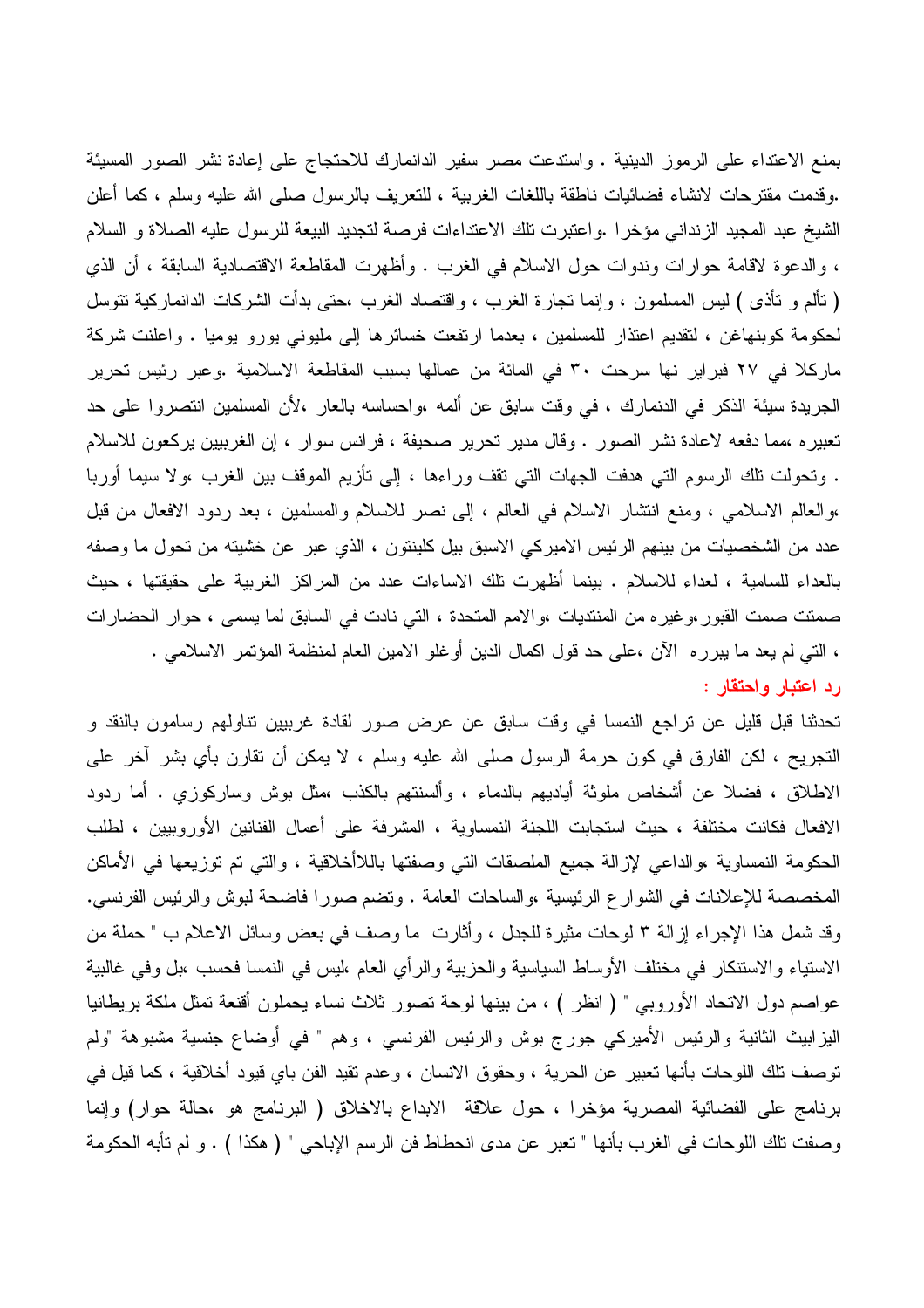النمساوية بانقاد الفنانين الأوروبين المشاركين في المشروع الفني ، لقرارها بإزالة الصور واللوحات من الشوار ع والساحات العامة في فيينا، واعتبروا هذا الإجراء " رقابة حكومية مبرمجة "، وتشكل " انتهاكاً للحريات العامة وبينها حرية الفن والتعبير". وقال المسؤول النمساوي عن المشروع الفني الذي حمل عنوان ، ٢٥ لوحة فنية أوروبية ، والذي رفض الكشف عن اسمه، " إن هذه الملصقات هي جزء من سلسلة لوحات فنية أطلق عليها اسم ، يورو بارت ، وأنجزتها قرائح فنانين مرموقين من جميع الدول الأعضاء في الاتحاد الأوروبي"، مشيراً إلى أن " نلك اللوحات نمثل مختلف أوجه الحياة السياسية والاجتماعية والناريخية ونطوّر مدارس الرسم النعبيري في القارة الأوروبية ". ومما ساهم في إحراج الحكومة النمساوية أنها قدمت للمشروع الفني الأوروبي والقائمين عليه مبلغ مليون يورو، خصصت للمساهمة في نمويل عملية رسم الأعمال الفنية الأوروبية، والتي من المقرر أن نظل معروضة في المواقع المخصصة للإعلانات التجارية في معظم أحياء العاصمة النمساوية وشوارعها أنذاك ويضم المشروع الفني ١٥٠ لوحة وصورة من بينها ثلاث فقط نتضمن أشكالاً جنسية، " أثارت موجة من الاستياء في مختلف الأوساط السياسية والإعلامية " ، حيث " ارتفعت أصوات سياسية وحزبية ودينية وإعلامية نطالب بنز ع جميع الصور والملصقات واللوحات الإباحية فوراً من الشوارع والساحات العامة في العاصمة النمساوية فيينا التي تتألف من ٢٣ حياً .

ماذا سيفعل المسلمون :

في الجانب الآخر ، لم نر أي انتقاد غربي يرقي لمستوى الجناية ،سواء على المستوى السياسي أو الاعلامي لاساءة ١٧ صحيفة دانماركية الادب مع الرسول صلى الله عليه وسلم ، لأن سب رسول الاسلام والاسلام و المسلمين ، كما يبدو ، هو فقط من يندرج نحت مسمى حرية النعبير في الشرق والغرب . وأغرب من ذلك موقف الحكومة الدانماركية من نلك الاساءة البالغة لمشاعر مليون و ربع المليون مسلم في العالم . فهي لم نعتذر ولم تطلب من الصحيفة الاعتذار ، بل دافعت عن ذلك .وهذه إساءة أخرى ،وكانت صحيفة "جيلاندز بوستن" نشرت ١٢ رسما كاريكاتوريا مسيئا قبل عدة سنوت ، ثم أعيد نشرها مؤخرا مما أثار غضب المسلمين في الدنمارك والخارج خصوصا وأن أحد الصور نظهر ما وصفته بالنبي محمد ( صلى الله عليه وسلم ) يبدو في أحدها معتمرًا عمامة ووسطها قنبلة . بزعم أن ثلاث شبان مسلمين خططوا لقتل رسام الكاريكاتير ، ولذلك أعادوا نشر الرسوم المبتذلة . فكيف بساء لنبي كريم صلى لله عليه وسلم وأمة يبلغ عديدها مليار ونصف المليار نسمة بسبب نوايا لثلاث أفراد لم يتم إثباتها فضائيا حتى الآن . هذه العدالة الغربية ، فهل يستمر المسلمون في شراء نلك البضائع ، أم يقاطعونها إلى حين ، أم يضعون استراتيجية للتحرك داخل الامة لانقاذها مما يتهددها من غزو عسكري وثقافي وديني .ومن محاولات ممنهجة لابعادها عن دينها وعقيدتها تمهيدا للاجهاز عليها ،وهي مينة .قال نعالـي "يأ ايـها الذين أمنوا استجيبوا لله وللرسول إذا دعاكم لما يحييكم " فالأمة بين الحياة التي يدعو إلـي القرآن الكريم ،والموت الذي تهئ له الفضائيات والاعلام والسياسات وغير ذلك مما لا يخفى على أحد .وهو ما يحتاج لجهد ناصب ، لرد الامة إلى دينها ،ورد العدوان على أعقابه . وذلك فريضة وضرورة ،من أجل البقاء .